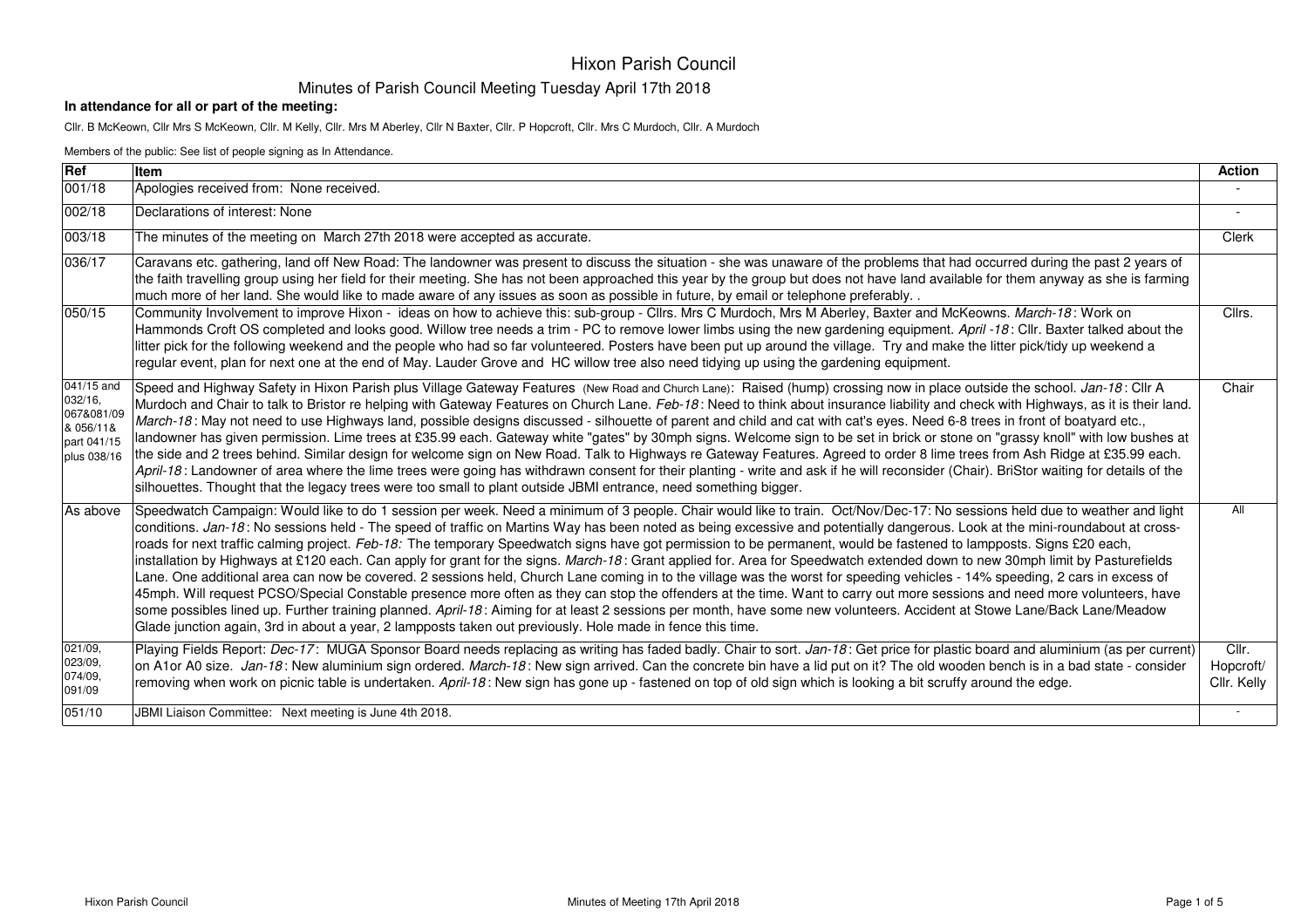| 050/12 and<br>032/12 (Plan<br>for Stafford) | Neighbourhood Plan: The Neighbourhood Plan was considered by Cabinet on 3 November 2016 and adopted by Council on 22 November 2016. The Neighbourhood Plan is now<br>part of the Borough's development plan for making planning decisions. It was agreed that the Neighbourhood Plan Scrutiny Committee (comprising the original Steering Group<br>members) meet 6-monthly starting in June 2017, to review the plan and its effectiveness. Sept-17: Minutes from June's meeting circulated, need to allocate actions to individuals.<br>Oct-17: SBC have put out a call for sites. Dec-17: Circulate minutes again with a view to getting actions undertaken. The planning application for the 30 houses off Church Lane<br>do not comply with the NP - Architect has shown willing to try to improve the houses as much as possible but there are some constraints under the original application. Chair asked<br>to provide a "wish list" Chair to put together a bullet points of what is preferred and circulate. Jan-18: Cllr. Kelly will speak in opposition at the 30 houses Planning Cttee. meeting.<br>Feb-18: Cllr. Kelly spoke in opposition at 2 Panning Cttee. Meeting and the application was refused both times. Lioncourt have been asked to discuss the design and layout of the<br>houses and to incorporate bungalows - all as per the Hixon Neighbourhood Plan. The objective is to produce the effect that the development has "Evolved over Time". Arrange<br>another Neighbourhood Plan Group meeting for Tuesday 3rd April, Bank House 7pm. March-18: The Lioncourt proposals were reviewed - the proposal is to build additional<br>houses (an extra 20) including bungalows ands to improve the design and specification of all 50. A woodland walk would be put in around the perimeter. However, the additional<br>land for the extra houses is outside the Neighbourhood Plan Boundary and this proposal was turned down unanimously by councillors for this reason. (Refusal proposed by Cllr.<br>Baxter, seconded by Cllr. Kelly and Cllr. Mrs M Aberley: 5 in favour of refusal, 0 against refusal). Decision to be put to the NP group on April 3rd. April-18: Decision ratified at NP<br>meeting, need to write to Lioncourt with decision. | Chair/<br>Clerk                      |
|---------------------------------------------|--------------------------------------------------------------------------------------------------------------------------------------------------------------------------------------------------------------------------------------------------------------------------------------------------------------------------------------------------------------------------------------------------------------------------------------------------------------------------------------------------------------------------------------------------------------------------------------------------------------------------------------------------------------------------------------------------------------------------------------------------------------------------------------------------------------------------------------------------------------------------------------------------------------------------------------------------------------------------------------------------------------------------------------------------------------------------------------------------------------------------------------------------------------------------------------------------------------------------------------------------------------------------------------------------------------------------------------------------------------------------------------------------------------------------------------------------------------------------------------------------------------------------------------------------------------------------------------------------------------------------------------------------------------------------------------------------------------------------------------------------------------------------------------------------------------------------------------------------------------------------------------------------------------------------------------------------------------------------------------------------------------------------------------------------------------------------------------------------------------------------------------------------------------------------------------------------------------------------------------------------------------------------------|--------------------------------------|
| 039/13                                      | Consider best way of producing walk leaflets: At the January 2016 meeting It was decided that the walks need to be walked again and new descriptions and photos taken as the<br>current wording etc. seems outdated. A resident has offered to update the walks and leaflets. April-18: 2 walks have now been revised. (Swansmoor and Salute).                                                                                                                                                                                                                                                                                                                                                                                                                                                                                                                                                                                                                                                                                                                                                                                                                                                                                                                                                                                                                                                                                                                                                                                                                                                                                                                                                                                                                                                                                                                                                                                                                                                                                                                                                                                                                                                                                                                                 |                                      |
| 054/14,<br>034/16                           | Hixon drop-in surgery and Hazeldene House Surgery incl. Patient Participation Panel: Jan-18: Cllr. Mrs C Murdoch has tried to chase up Patient Reference Group, next PPG is<br>January 18th. Feb-18: Cllr. Mrs C Murdoch has spoken to the STP Communications Leader - the STP are hoping that Primary Care will take on more Acute care, to relieve the<br>hospitals - this seems unlikely based on what is happening in Primary Care at the moment. The idea is still to have 23/24 hubs in Staffordshire. There are 2 local Feedback<br>Ambassadors - can they come and talk to the PC? Can they put on a local event so that Parish Councils in the area know what is happening? The Comms. Leader will look into<br>what is happening in our area - it was pointed out that patients need to be able to get to the care facilities and back home again. STP is Health and Community are coming<br>together. April 18: New male doctor in place - seems keen to have a drop-in type surgery system. Cllr. Hopcroft will talk to him at next meeting. A FB page for comments to<br>promote communications between different surgeries was proposed by an invited speaker. The Better Together (STP) group are now getting their act together re prevention and<br>are promoting better use of pharmacists etc. Redesigning primary care via consultation. Hazeledene may use the Clinical Nurse to filter calls to doctors' surgery to see if they need<br>to see a doctor or could see a nurse instead.                                                                                                                                                                                                                                                                                                                                                                                                                                                                                                                                                                                                                                                                                                                                                                    | Cllrs. Mrs C<br>Murdoch/<br>Hopcroft |
| 055/15                                      | IT and Using Cloud Storage on G-mail for PC documents: IT sub-committee to be set up of Cllrs. Mrs S McKeown, Baxter, A Murdoch and Clerk. Terms of reference to be drawn<br>up. Feb-18: Memorial Hall now has WIFI. March-18: Laptop has arrived, mouse on order. IT group to decide on which software to purchase. Apr-18: Mouse has arrived. Go for<br>Microsoft Office 365 Business at £7.90 per month on a month by month basis. See if a Direct Debit can be set up at the bank. BriStor use a Joomla on a template basis for their<br>website.                                                                                                                                                                                                                                                                                                                                                                                                                                                                                                                                                                                                                                                                                                                                                                                                                                                                                                                                                                                                                                                                                                                                                                                                                                                                                                                                                                                                                                                                                                                                                                                                                                                                                                                          | IT sub-<br>group                     |
| 004/16                                      | Consider request from resident for 40mph speed limit through Pasturefields: Residents are taking this further themselves, council to write to residents and businesses for their<br>views/support, Chair to organise letter. Oct 17: Feasibility being assessed by Highways. Nov-17: John Francis is on the case, ask Colwich PC if it supports 40mph from Weston to<br>Gt. Haywood, following tragic fatal accident by Tolldish Lane. Dec-17: Colwich contacted, have not heard back re their discussions. Cllr. J Francis has requested a safety audit on<br>A51 Pasturefields to Tolldish Lane. Jan-18: Find out if Colwich are doing anything, contact Weston again. Can we raise the profile, take some actions to show strength of feeling?<br>Feb-18: No response from Colwich PC. Weston with Gayton PC - Cllr. who was dealing with this is moving away and has resigned, Clerk has asked for details of who to contact<br>there. County Cllr. John Francis has said a survey will be undertaken between Colwich and Tolldish Lane. March-18: Feedback from Cllr J Francis indicated that funding of speed<br>limit change would have to come from development - query this, as purely administrative costs. Apr-18: No further feedback, Chair has organised a meeting with Colwich and<br>Weston PC Chairs.                                                                                                                                                                                                                                                                                                                                                                                                                                                                                                                                                                                                                                                                                                                                                                                                                                                                                                                                                         | Clerk                                |
| 041/16                                      | Parking on Smithy Lane and McColls (rubbish, hole, overgrown grass/hedge, parking on grass verges on Hill Croft): . Nov-17: Send photos of problems to McColls Head Office if<br>no improvement. Cllr. Mrs C Murdoch to check McColls Corporate Responsibility Statement. Let Environmental Health know of any problems with rubbish. Dec-17: McColls say<br>garden area will be sorted out. Jan-18: Ask for a general Spring Clean of garden and surrounding area. Feb-18: McColls have said that the garden will be tidied and that a tidy up<br>of the outside and pipes has been undertaken. March-18: Ask Parking Enforcement to visit regularly. April-18: Looking messy outside McColls.                                                                                                                                                                                                                                                                                                                                                                                                                                                                                                                                                                                                                                                                                                                                                                                                                                                                                                                                                                                                                                                                                                                                                                                                                                                                                                                                                                                                                                                                                                                                                                                | Clerk                                |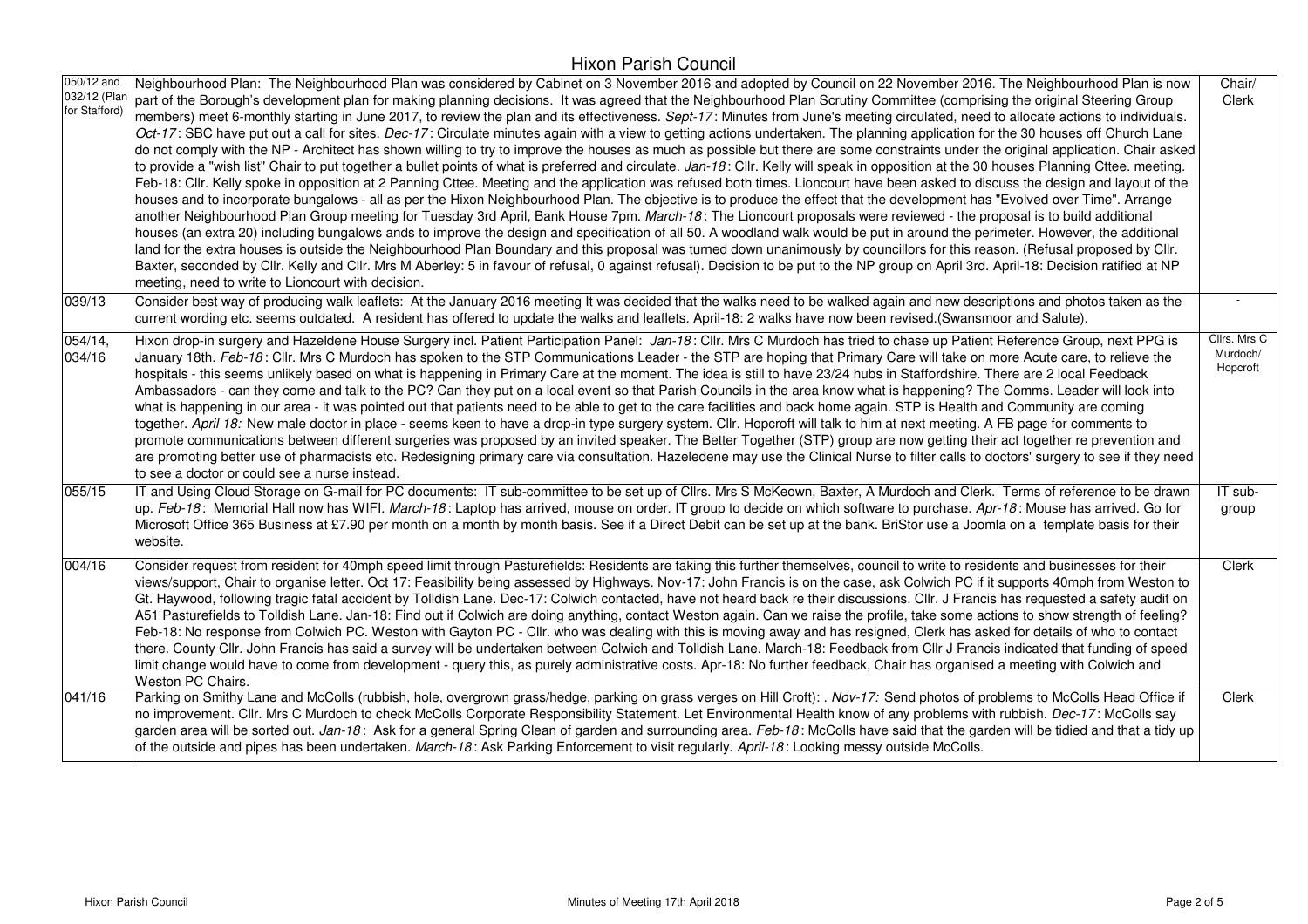| 053/16 | Consider sites for planting of trees by CPRE: Nov-17:No more trees available until Spring 2018, school happy to help plant, Cllr. Baxter to follow up the legacy trees. Dec-17:4<br>legacy trees received, plant at entrance to village. Cllr. Baxter to look into framing the Tree Charter poster that came with them. Mar-18: Trees delivered, councillors to plant (keep<br>some back for school children to plant. Chair will mark out planting positions on playing field. Warn Acer about new trees, will have to strim around them. Legacy trees: propose 2<br>at JBMI entrance on New Road, 1 on Church Road OS, offer 1 to school for new KS1 activity trail (?). April-18: Leave legacy trees for now (still small). Clirs. S McKeown and<br>Baxter will talk to school about planting the remaining trees.                                                                                                                                                                                                                                                                                                                                                                                                                                                                                                                                                                                                                                                                                                           | Cllr. Mrs S<br>McKeown/<br>Cllr. Baxter |
|--------|---------------------------------------------------------------------------------------------------------------------------------------------------------------------------------------------------------------------------------------------------------------------------------------------------------------------------------------------------------------------------------------------------------------------------------------------------------------------------------------------------------------------------------------------------------------------------------------------------------------------------------------------------------------------------------------------------------------------------------------------------------------------------------------------------------------------------------------------------------------------------------------------------------------------------------------------------------------------------------------------------------------------------------------------------------------------------------------------------------------------------------------------------------------------------------------------------------------------------------------------------------------------------------------------------------------------------------------------------------------------------------------------------------------------------------------------------------------------------------------------------------------------------------|-----------------------------------------|
| 044/17 | Application for Section 53 Definitive Map addition on Airfield, 1981 Wildlife and Countryside Act: - Consider joint application with Stowe by Chartley PC: to Secretary of State to<br>direct SCC to determine the application. John Blount outlined the current situation and what could be done to try and get our application considered by SCC. All councillors<br>present were in favour of proceeding with this in conjunction with Stowe by Chartley Parish Council. Nov/Dec-17/Jan/Feb/March/April-18: Waiting to hear from Stowe PC as to<br>progress made. Cllr. Francis has been asked to help get information from SCC.                                                                                                                                                                                                                                                                                                                                                                                                                                                                                                                                                                                                                                                                                                                                                                                                                                                                                             | Clerk                                   |
| 047/17 | Planting poppies on PC land to commemorate one hundred years since end of WW1: Agreed to plant some on bank around car park, ground would need digging out then plant<br>them in a defined area. Cllr. Mrs S McKeown to draw a plan of the proposed areas. Nov-17:4 sites now proposed, added verge outside storage compound on Church Lane. Cut<br>out 1.8 x .12m of grass to make bed, sew poppies and wildflowers. Church Rd. OS - have bed with a tree in the middle. Gets beds done by Abbey landscapes or TGM. Cllr. Mrs S<br>McKeown to price the seeds and to produce specification, Clerk to then get price for work. Dec-17: Price of £28 per bed, 6 beds, including seeds - agreed. Jan-18: New quote for<br>actual dug-out beds with top soil added back in, £70 per bed including seeds, 6 beds required. Felt to be expensive, ask for re-quote. Feb-18: Quote now at £60 per bed - agreed.<br>Seven beds now required, extra one near Christmas tree at entrance to Sycamore Drive. March-18: Extra bed agreed, now 8 in total. One for each soldier from Hixon who died as<br>a result of being away in action in WWI. Small "Tommy" silhouette and plaque for each bed. Cost ca. £50-60 per bed. Agreed unanimously by councillors. What would the figure<br>be placed on, would need to be resilient? Slanted stone idea for plaque. Plant one of the legacy trees on Millennium Green on 11/11/2018. April-18: Poppy beds completed,<br>example of suggested plaque shown to councillors by Cllr. M Aberley. | Cllr. Mrs S<br>McKeown                  |
| 054/17 | Babbage Building: Met at Babbage Building. Oct-17: Need to survey the village for potential uses and interest, include Scouts, Horn End Nursery, Physiotherapist, Podiatrist etc.<br>Have an insert in the next Newsletter with a tear-off slip to return. Support, types of business, ideas of what is wanted. Can you help now? Business needs. Nov-17: Item in<br>Newsletter, include map of building. Dec-17: SCC would prefer to sell the building at market value. Need to get the survey out. 2 approaches for use so far (Brocton U-10s and Fire<br>Service for storage). Contact John Francis for support? Jan-18: Another person interested - courses for people with mental health/learning difficulties, helping in a cafe situation<br>etc. SCC also looking for permission to sell it. Chair waiting to hear back from Fire & Rescue and Brocton U-10s. Feb-18: Need to get a questionnaire written and sent out to<br>residents - Chair. March-18: Questionnaire in progress, will be circulated for comments. Apr-18: Questionnaire ready to print - leave until after the Green Man leaflet.                                                                                                                                                                                                                                                                                                                                                                                                                   | Chair                                   |
| 063/17 | Adoption of telephone kiosks: Agreed to adopt both (£1 each) but Clerk to look at the contract to see if overly onerous. Dec-17: Door of telephone box is hanging off, ask BT to fix<br>it. Jan-18: BT will not fix the door unless it is a H&S risk. March-18: Contract states that BT will remove the phones, thereafter any costs arising will be the responsibility of the<br>Parish Council. It is just the box(es) that will be owned, not the land underneath. If a defibrillator is installed, it has to be a certain type specifies by BT. It was agreed to go ahead<br>and adopt the 2 boxes (Hixon and Lea Heath).                                                                                                                                                                                                                                                                                                                                                                                                                                                                                                                                                                                                                                                                                                                                                                                                                                                                                                   | Clerk                                   |
| 065/17 | "Welcome to Hixon" sign is leaning to the right: consider what action to take: decided to ask the contractor that installed the sign to have a look and advise on the best way forward<br>to right it. Dec-17: Quote received, seems high - Ask for another quote from Abbey Landscapes. Jan-18: Quote received and thought acceptable, agreed to proceed ASAP. Feb-<br>18: The sign had fallen down in the very strong winds, the slate had cracked and the bottom of the wooden posts appear to be rotten. Can this be claimed on insurance? - yes<br>should be able to if considered necessary. Stonemason in Stafford says the slate is repairable though the crack may show. Is a post structure still appropriate for such a heavy<br>object as the slate slab? Use steel legs rather than wooden ones? Would it be better mounting it in e.g. a wall? Could BriStor be asked to make a metal replica for post mounting?<br>March-18: Decided to get the slate repaired and mounted in brick or stone. April-18: The company that printed the new MUGA sign can probably make an aluminium sign with the<br>same design as the original, awaiting confirmation.                                                                                                                                                                                                                                                                                                                                                           | Chair                                   |
| 066/17 | Consider implications of General Data Protection Regulations (GDPR) in force May 2018: Ask Cllrs. for permission to use their names on website, also people on Clubs etc. list.<br>Jan-18: Waiting for more information from NALC, Cllr. Mrs C Murdoch to look at the information she has received. Feb-18: Information received from SPCA on the Data Protection<br>Officer role that can be performed by SCC. Agreed to put £450 in the budget for this (the maximum charge for 2018-2019 by SCC) and to ask SPCA for information on how many<br>Parish Councils have shown an interest and which of the 3 options they were likely to opt for. March-18: Many PCs have shown interest in this DPO service but cannot tell which<br>level they will opt for, will probably decide on size of PC. SLCC also providing advice on what to do and whether a DPO is necessary for a Parish Council. Leave budget figure at<br>£450 for GDPR, to include any Gap Analysis costs, on the assumption Hixon PC doesn't need a tier 3 service. April-18: Agreed to look at the SLCC toolkit, to make a start prior to<br>implementation of the new regulations.                                                                                                                                                                                                                                                                                                                                                                         | All                                     |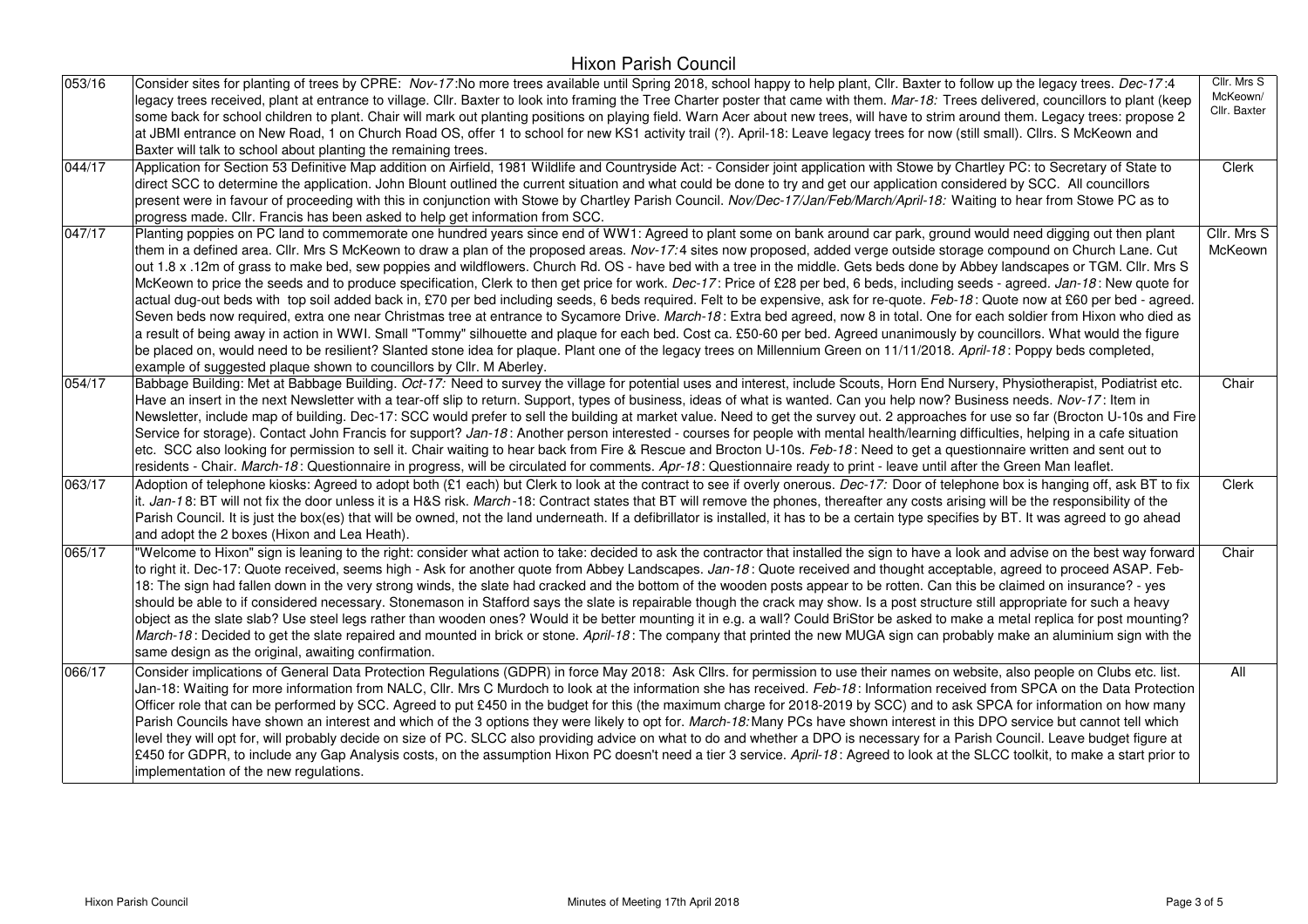| 074/17 | Dog poo campaign: Ongoing, the sign by the Millennium Green keeps swinging upside-down, let SBC organiser know. Clerk can provide paper copies of the posters, if residents<br>want to put them up on their own properties. March-18: Poo count showed a big improvement. April-18: Extra bins can be emptied at £4 each per week. Hixon is missing 2 bins<br>compared to the number supposedly in place, see if these will be installed by SBC. Need a bin at top of The Croft sheep-field footpath.                                                                                                                                                                                                                                                                                                                                                                                                                                                                                                                                                                                                                                                                                                                                                                                                                                                             | Clerk                                 |
|--------|-------------------------------------------------------------------------------------------------------------------------------------------------------------------------------------------------------------------------------------------------------------------------------------------------------------------------------------------------------------------------------------------------------------------------------------------------------------------------------------------------------------------------------------------------------------------------------------------------------------------------------------------------------------------------------------------------------------------------------------------------------------------------------------------------------------------------------------------------------------------------------------------------------------------------------------------------------------------------------------------------------------------------------------------------------------------------------------------------------------------------------------------------------------------------------------------------------------------------------------------------------------------------------------------------------------------------------------------------------------------|---------------------------------------|
| 076/17 | Request from Stowe by Chartley Parish Council to consider recombining the Parish Councils: some discussion took place as to the possibilities of why Stowe by C PC were<br>wanting to combine/re-combine with another PC. No details had been provided. It was suggested that it may be due to the administrative costs being a very high percentage of the<br>overall costs, meaning that there was very little money available to spend on projects etc. The background of the split in PCs around about the year 2000 was given, which was<br>also on a cost basis. Decided to respond saying that Hixon PC was prepared to open up a dialogue with Stowe by C PC without preconceptions. More information required. April-<br>18: Stowe by Chartley PC say primarily to do with their administrative costs being high compared to the precept.                                                                                                                                                                                                                                                                                                                                                                                                                                                                                                                | Councillors                           |
| 077/17 | National Planning Policy Framework (NPPF) consultation: Chair will look at this.                                                                                                                                                                                                                                                                                                                                                                                                                                                                                                                                                                                                                                                                                                                                                                                                                                                                                                                                                                                                                                                                                                                                                                                                                                                                                  | Chair                                 |
| 078/17 | Consider request from resident for commemorative plaque (50th anniversary of train crash) to be installed in grass verge on New Road to be included in PC assets and insurance:<br>More information is required before PC can make a decision on this.                                                                                                                                                                                                                                                                                                                                                                                                                                                                                                                                                                                                                                                                                                                                                                                                                                                                                                                                                                                                                                                                                                            | Chair                                 |
| 015/18 | Stafford and Rural Homes, Rural Exception housing: Would have to do a proper questionnaire and full survey etc. if wanted to progress this.                                                                                                                                                                                                                                                                                                                                                                                                                                                                                                                                                                                                                                                                                                                                                                                                                                                                                                                                                                                                                                                                                                                                                                                                                       | Clerk                                 |
| 016/18 | Sign off Financial Risk Assessment for forthcoming year: Financial Risk Assessment was read out, approved and signed/dated.                                                                                                                                                                                                                                                                                                                                                                                                                                                                                                                                                                                                                                                                                                                                                                                                                                                                                                                                                                                                                                                                                                                                                                                                                                       | Clerk                                 |
| 017/18 | St Peter's school poster theme: Poppies and flowers of peace theme agreed unanimously.                                                                                                                                                                                                                                                                                                                                                                                                                                                                                                                                                                                                                                                                                                                                                                                                                                                                                                                                                                                                                                                                                                                                                                                                                                                                            | Clerk                                 |
| 097/07 | Allotments: March-18: Repairs to fencing on right hand side of allotments update: Chair has left a phone message for the contractor. Consideration of the revised tenancy<br>agreement: Tenancy agreement as sent out to tenants in February has been reviewed by representatives of the Parish Council and the required changes, additions etc. were<br>discussed and agreed at the meeting. Clerk to contact WFAA with the required changes. Asbestos bin on allotments - labelling etc.: the bin needs to be labelled clearly as to what<br>it is for (some people putting rubbish in it) and should be included in the allotment rules, attached to the tenancy agreement. Check what accounts were provided to the Clerk by<br>the WFAA Chair at the December meeting - Clerk. Contact the WFAA Chair to say that the invoices should have included the split of costs, as previously agreed with the PC -<br>Clerk. April-18: Tenancy agreement currently in use has not been agreed with Hixon PC, invoices sent out in Feb 2018 are not in the agreed format. Questionnaire from SBC to<br>be circulated to Allotment tenants via WFAA secretary. Letting a plot to a Fradswell resident was not discussed. It was suggested that the tenancy agreement should be in an<br>agreed format before considering any further changes to the current situation. | Councillors/<br>Chair/Clerk           |
| 004/18 | Chairman's announcements:                                                                                                                                                                                                                                                                                                                                                                                                                                                                                                                                                                                                                                                                                                                                                                                                                                                                                                                                                                                                                                                                                                                                                                                                                                                                                                                                         | None                                  |
| 005/18 | <b>Councillor Questions:</b>                                                                                                                                                                                                                                                                                                                                                                                                                                                                                                                                                                                                                                                                                                                                                                                                                                                                                                                                                                                                                                                                                                                                                                                                                                                                                                                                      |                                       |
|        | Rubble left on Church Road open space - write to owners of property that had the work done, resulting in rubble being deposited on the OS.                                                                                                                                                                                                                                                                                                                                                                                                                                                                                                                                                                                                                                                                                                                                                                                                                                                                                                                                                                                                                                                                                                                                                                                                                        | Clerk                                 |
|        | Hedge at New Road Farm - visibility very poor turning right from New Road on to Martins Way due to hedge. Chair commented that the hedge was cut back last year.                                                                                                                                                                                                                                                                                                                                                                                                                                                                                                                                                                                                                                                                                                                                                                                                                                                                                                                                                                                                                                                                                                                                                                                                  |                                       |
|        | Pot holes on Hixon Industrial Estate: some of the roads on J Lloyd's roads are in a very bad condition due to pot holes, they are dangerous on health and safety grounds for<br>walkers, cyclists and motorists. Clerk to ask landowner what is being done about this problem.                                                                                                                                                                                                                                                                                                                                                                                                                                                                                                                                                                                                                                                                                                                                                                                                                                                                                                                                                                                                                                                                                    | Clerk                                 |
| 006/18 | Date of next meeting: May 15th 2018                                                                                                                                                                                                                                                                                                                                                                                                                                                                                                                                                                                                                                                                                                                                                                                                                                                                                                                                                                                                                                                                                                                                                                                                                                                                                                                               | Clerk to book<br><b>Memorial Hall</b> |
| 007/18 | County and Borough Councillors Reports                                                                                                                                                                                                                                                                                                                                                                                                                                                                                                                                                                                                                                                                                                                                                                                                                                                                                                                                                                                                                                                                                                                                                                                                                                                                                                                            | None                                  |
| 008/18 | Public Participation:                                                                                                                                                                                                                                                                                                                                                                                                                                                                                                                                                                                                                                                                                                                                                                                                                                                                                                                                                                                                                                                                                                                                                                                                                                                                                                                                             |                                       |
|        | Planning application to demolish the Green Man pub and build a Co-op convenience store and 3 houses on the site: Views were put forward from residents present including:<br>Don't want to lose the Green Man building, can the pub be made a Community Asset? Would need the whole village to be supportive and to come up with an alternative plan, 2<br>supermarkets in Hixon village is too many, there will be highways problems due to increase in traffic and parking, Hixon needs 2 pubs as it is a growing village and both should be<br>viable, there are concerns over the future of CHEF as the Green Man and its land are used for fund-raising events and storage. It was decided the best way forward would be to<br>survey the village for residents' views, get questionnaire out following week. Clerk to check deadline for comments, ask for extension if necessary.                                                                                                                                                                                                                                                                                                                                                                                                                                                                          | Councillors/<br>Clerk                 |